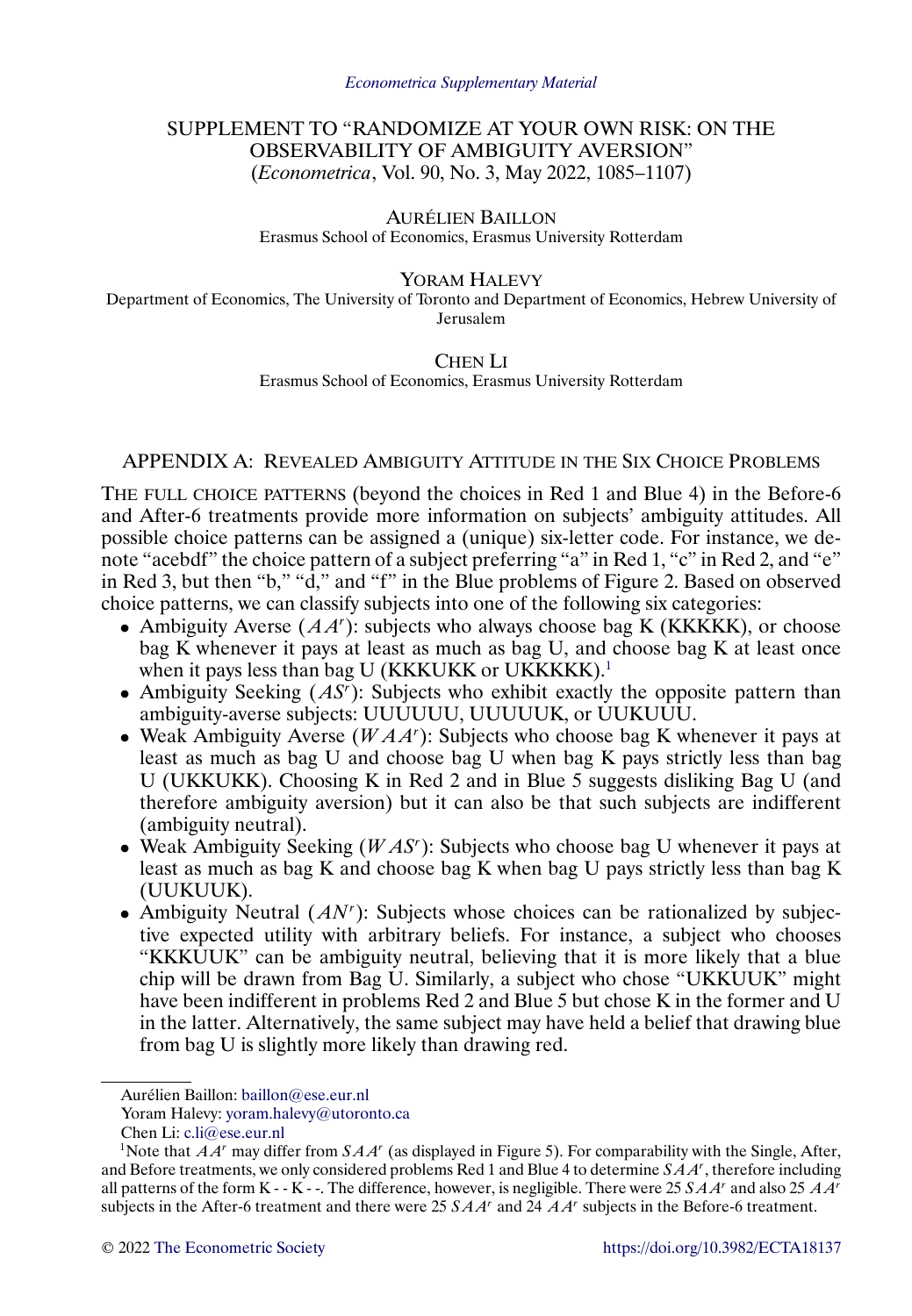## <span id="page-1-0"></span>2 A. BAILLON, Y. HALEVY, AND C. LI

| ABLE |
|------|
|------|

#### AMBIGUITY ATTITUDE CATEGORIZATION BY CHOICE PATTERN.

| Category | <b>Choice Patterns</b>                                         |
|----------|----------------------------------------------------------------|
| $A A^r$  | KKKKKK, KKKUKK, UKKKKK                                         |
| $AS^r$   | UUUUUU, UUUUUK, or UUKUUU                                      |
| $WAA^r$  | <b>UKKUKK</b>                                                  |
| $WAS^r$  | <b>UUKUUK</b>                                                  |
| $AN^r$   | UKKUUK, UUKUKK, KKKUUU, UUUKKK, KKKUUK, UUKKKK, UKKUUU, UUUUKK |
| $NM^r$   | all the others                                                 |

• Nonmonotonic or nontransitive preferences  $(NM')$ : Within all the Red (Blue) problems, the Bag K bet becomes better, whereas the bag U bets become worse from left to right, subjects satisfying monotonicity, once choosing bag K in one option, should no longer switch to bag U. For instance, a subject who chooses "UKUUKU" violates monotonicity or transitivity.

Table A.I presents the full categorization of all possible choice patterns in the 6-choiceproblem treatments.

### APPENDIX B: BAYESIAN POSTERIORS IN THE FOLLOW-UP STUDY

To further analyze the strength of our empirical evidence, we followed the approach of Jamil, Ly, Morey, Love, Marsman, and Wagenmakers [\(2017\)](#page-2-0) to obtain the Bayesian posterior of the difference in the  $SAA<sup>r</sup>$  proportion of subjects between every pair of treatments.<sup>2</sup>

Comparing Single to Single-BL and Before-B to Before-BL (the two top posteriors) suggests that participants did not mentally randomize. Had they done so, it would have resulted in positive differences in Figure [B.1,](#page-2-0) but the posteriors point to negative or null differences. Comparing the Single controls to the corresponding Before treatments, we find that there is a 92.1% chance that Before-B led to fewer  $SAA'$  participants than Single and an 84.4% chance that Before-BL led to fewer  $SAA<sup>r</sup>$  participants than Single-BL. This is consistent with our finding above that there are many ambiguity-averse subjects who satisfy reversal of order.

<sup>&</sup>lt;sup>2</sup>The estimation was done using the function for contingency tables in the BayesFactor package in R. The posteriors were obtained from Markov chain Monte Carlo simulations.